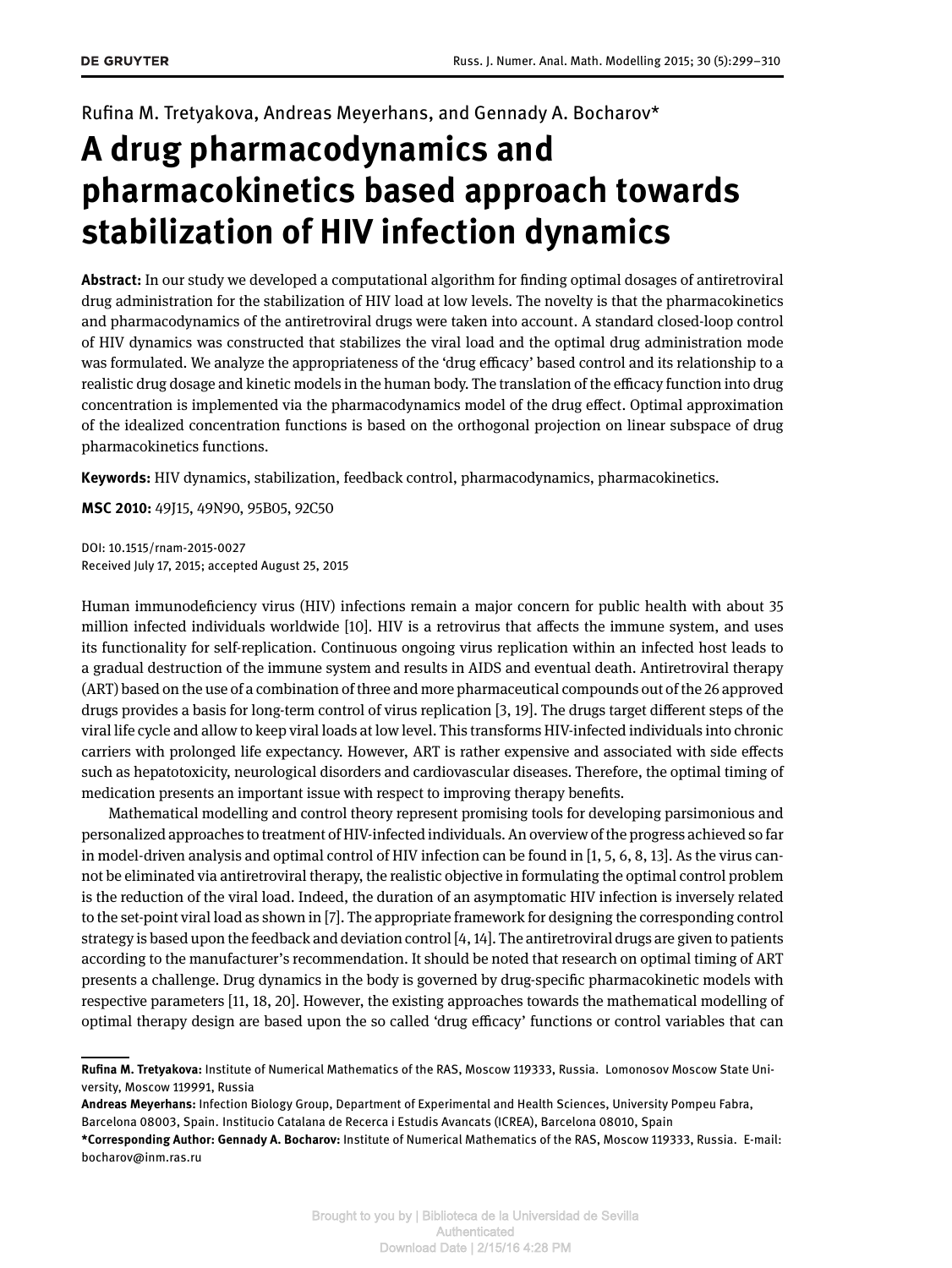take any values from the specified range  $[1, 6, 8, 14]$  and thus ignore drug kinetic constraints. We note that in [8] an optimal control problem for three drugs treatment was considered with the drug concentrations in between the dosages administration approximated as average values rather than dynamic quantities.

The purpose of our study was to develop a numerical method for finding an optimal dosage of medication for HIV control taking into account the pharmacokinetics and pharmacodynamics of the antiretroviral drugs. We constructed a closed-loop control of HIV dynamics that stabilizes the viral load and evaluated the optimal drug administration regime. We analyzed the appropriateness of the 'drug efficacy' based control and its relationship to the drug dosage and kinetics in the body. Our study is built upon the previous work on closed-loop control [14]. In Section 2 we present the basic model of HIV dynamics and the feedback-based stabilization procedure. Section 3 considers the pharmacokinetic and pharmacodynamic issues for drug modelling and the algorithm for optimal drug dosage calculation. The numerical implementation and the results are covered in Section 4. Finally, in Section 5 the conclusions are presented.

# **1 Basic approach to computational modelling of HIV infection stabilization**

We use the following notation in the paper:

- $T(t)$  density of uninfected CD4<sup>+</sup> T-cells at time  $t$ ;
- *T* \* (*t*) density of infected CD4<sup>+</sup> T-cells at time *t*;
- *V*(*t*) concentration of free virions (HIV RNA particles) at time *t*;
- $-e(t)$  drug efficacy (bounded value representing relative effect of HIV treatment) at time  $t$ ;
- e<sub>max</sub> maximal drug efficacy;
- *C*(*t*) drug concentration at time *t*;
- *C*<sup>0</sup> drug dosage (amount of administered drug divided by the peripheral blood volume in which it is distributed);
- RTI reverse transcriptase inhibitors (antiviral drug inhibiting the transcription of the viral single stranded RNA genome into a double-stranded viral DNA);
- PI protease inhibitors (antiviral drug blocking the production of infectious viral particles).

The overall HIV treatment process can be described as follows: the patient takes medication regularly to sustain the drug concentration  $C(t)$  around some target value  $(C(t) \simeq C_0)$ . The drug concentration determines the drug efficacy  $e(t) \in [0, e_{\text{max}})$ , that eventually determines the reduction of the virus population growth  $V(t)$ . A conventional approach to modelling HIV treatment is based on predicting the viral population dynamics  $V(t)$  given the drug concentration  $C(t)$  and the efficacy  $e(t)$  function (see, e.g. [20]). The application of the optimal control methods to HIV infection dynamics consists in computing the optimal efficacy function  $e(t)$ in order to minimize some infection severity criterion depending on viral load *V*(*t*), immune status and drug quantity (see, e.g.  $[1, 8]$ ).

#### **1.1 Basic model of HIV infection dynamics**

Today, there exists a broad spectrum of mathematical models addressing various aspects of the HIV infection dynamics and formulated with ordinary, delay- and integro-differential equations (see the references in  $[5]$ ). Most of the research on optimal control of HIV infection dynamics has been performed with rather simple mathematical models considering the target cell infection and the immune response (see Tables 1–2 in [6]). The widely accepted model used in the studies of the HIV infection is the one presented in [13]. It will be used for illustrative purpose in the present study. We note, that more complex models have been developed that consider different types of immune system cells and their characteristic features, infection latency, and virus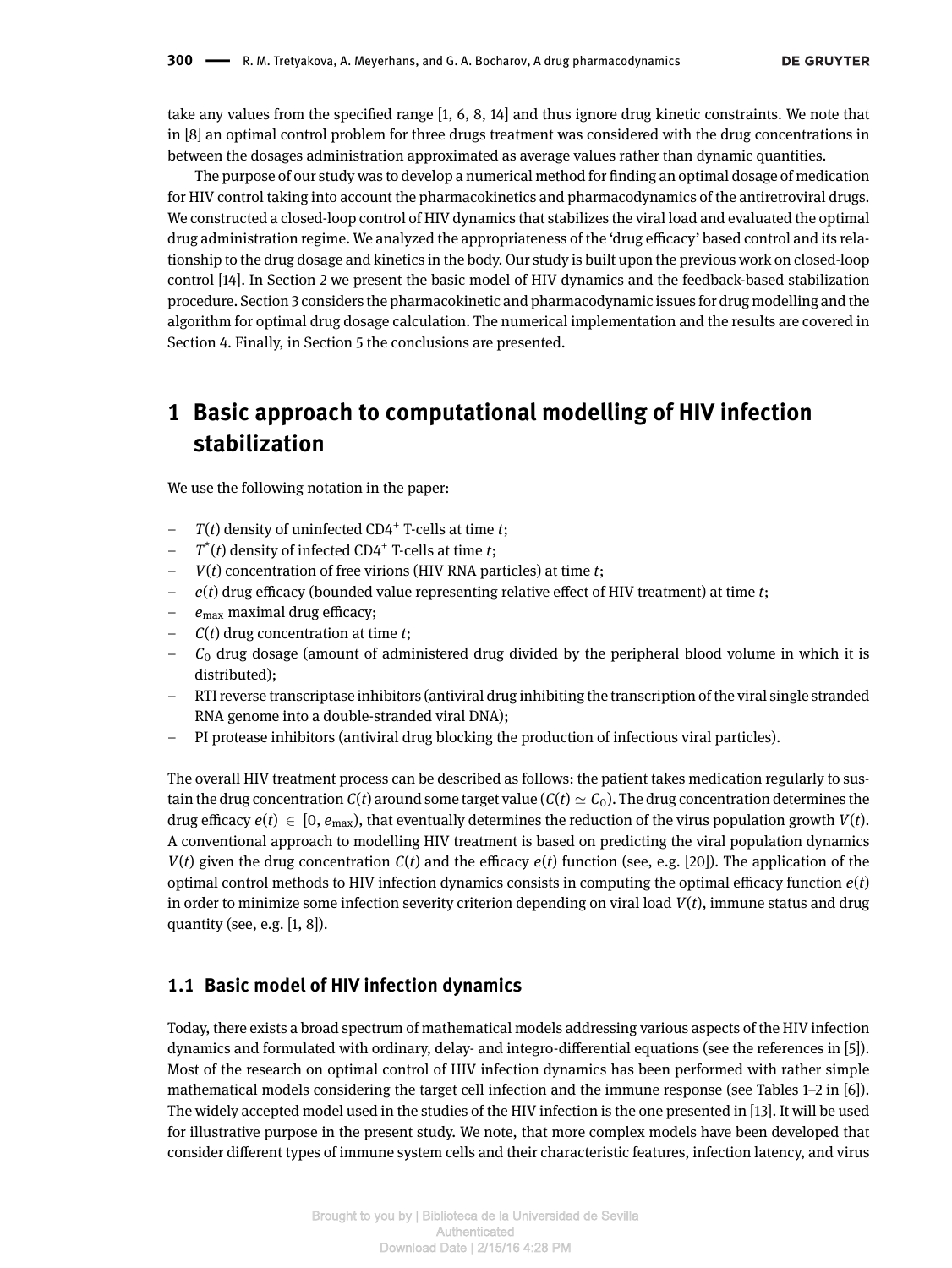mutation (see [1, 8, 12]). In the following analysis we consider the HIV dynamics model presented in [13] and used for feedback control study in [14]. Model variables represent the uninfected target cells  $T(t)$  [cell/mm<sup>3</sup>], the productively infected cells  $T^*(t)$  [cell/mm<sup>3</sup>] and the virions  $V(t)$  [copies/mm<sup>3</sup>]. The model considers two drugs: RTI drug reducing the infectivity rate, and PI drug inhibiting the virion production by the infected cells. The studies of multiple drug administration [18] proved that their effects can be considered independent:

$$
\begin{cases}\n\frac{dT(t)}{dt} = -\mu_1 T(t) - (1 - e_{RTI}(t))\beta T(t)V(t) + s \\
\frac{dT^*(t)}{dt} = -\mu_2 T^*(t) + (1 - e_{RTI}(t))\beta T(t)V(t) \\
\frac{dV(t)}{dt} = -\mu_3 V(t) + (1 - e_{PI}(t))kT^*(t).\n\end{cases}
$$
\n(1.1)

We use the same parameter values as in [14]:  $\mu_1$  = 0.02 day<sup>−1</sup>,  $\mu_2$  = 2.4 day<sup>−1</sup>,  $\mu_3$  = 0.24 day<sup>−1</sup> are healthy T-cells, infected T-cells and virions death rates, respectively;  $s = 10$  (cell/(mm<sup>3</sup>  $\cdot$  day)) – constant source of CD4<sup>+</sup> T-cells (produced by thymus);  $β = 2.4 × 10<sup>-5</sup> (mm<sup>3</sup>/(virion · day)) – infectivity rate of free$ virions;  $k = 100$  (virion/(cell · day)) – virion production rate by infected cells.

#### **1.2 Stabilization of HIV dynamics**

The implemented algorithm of computing the closed-loop control is based on the work [14]. First, we rewrite system (1.1) using the following vector variables, *x*, *u*:

$$
x(t) = \begin{bmatrix} T(t) & T^*(t) & V(t) \end{bmatrix}, \qquad u(t) = \begin{bmatrix} \frac{e_{RTI}(t)}{e_{\text{max}}} & \frac{e_{PI}(t)}{e_{\text{max}}} \end{bmatrix} \Rightarrow \frac{dx(t)}{dt} = f(x(t), u(t)).
$$

Vector  $x(t)$  states HIV dynamics variables and vector  $u(t)$  represents control variables for efficacy functions which are normalized to the half-open interval [0, 1). The aim of HIV infected patient ART based optimal control is not a complete elimination of the virus, but the maintenance of its concentration (viral load) at a constant low level. Therefore, the system is to be stabilized in the vicinity of a low viral load equilibrium point  $X^{ss}$ , which can be found by setting derivative to zero ( $\dot{x}(t) = 0$ ). The steady state system of equations reads:

$$
\begin{cases}\nx_2^{ss} = (s - \mu_1 x_1^{ss})/\mu_2 \\
u_1^{ss} = 1 - \mu_2 x_2^{ss}/(\beta x_1^{ss} x_3^{ss}) \\
u_2^{ss} = 1 - \mu_3 x_3^{ss}/(k x_2^{ss}).\n\end{cases}
$$

There are three equations with five unknown variables, which means that two of them can be taken as independent variables while the other three are expressed through them. Similar to [14], we make use the U.S. Department of Health and Human Services HIV Therapy Guidelines [16] postulating that the number of virions should be suppressed under 50 mm<sup>-3</sup>. We set  $x_1^{ss}$  = 490 and  $x_3^{ss}$  = 30. In order to keep  $x_1^{ss}$  on a high level we need  $u_j^{ss} \simeq 1$ , which is practically unrealistic. From the above formulas we obtain:

$$
x^{ss} = [490 \t0.83 \t30],
$$
  $u^{ss} = [0.43 \t0.14].$ 

The asymptotic stability of the equilibrium point ( $x^{ss}$  ,  $u^{ss}$ ) can be examined via the analysis of the eigenvalues of Jacobian matrix generating the following characteristic polynomial:

$$
(\lambda+\mu_1+(1-u_1^{ss})\beta x_3^{ss})(\lambda+\mu_2)(\lambda+\mu_3)-k\beta(1-u_1^{ss})(1-u_2^{ss})x_1^{ss}(\lambda+\mu_1)=0.
$$

It can be verified that the above steady state is stable.

The control problem of stabilizing the system at the steady state can be formulated in terms of the deviations *∆x*(*t*) from constant equilibrium values *x ss*. The control variables also can be splitted into the constant component *u ss* and time-variant component *∆u*(*t*):

$$
x_i(t) = x_i^{ss} + \Delta x_i(t), \qquad u_j(t) = u_j^{ss} + \Delta u_j(t).
$$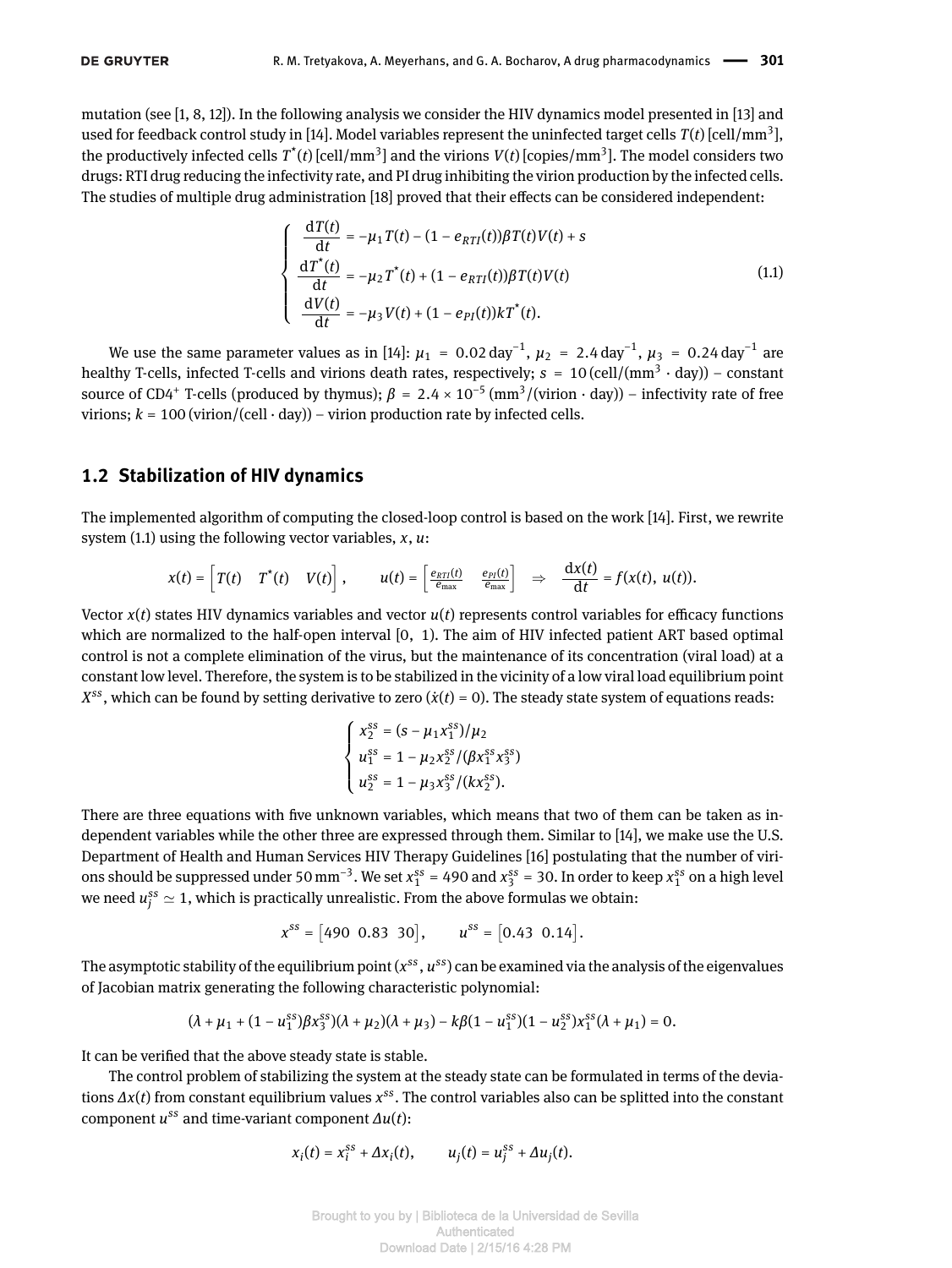The state and control variables are related via the linearized system of equations:

$$
\dot{x}(t) = (\Delta x)(t) = f(x(t), \qquad u(t)) \simeq A\Delta x(t) + B\Delta u(t)
$$
\n
$$
A = \begin{bmatrix}\n-\mu_1 - (1 - u_1^{ss})\beta x_3^{ss} & 0 & -(1 - u_1^{ss})\beta x_3^{ss} \\
(1 - u_1^{ss})\beta x_3^{ss} & -\mu_2 & (1 - u_1^{ss})\beta x_1^{ss}\n\end{bmatrix}, \qquad B = \begin{bmatrix}\n\beta x_1^{ss}x_3^{ss} & 0 \\
-\beta x_1^{ss}x_3^{ss} & 0 \\
0 & -kx_2^{ss}\n\end{bmatrix}.
$$

We consider the quadratic performance criterion to obtain *∆u*(*t*):

$$
Q(\Delta x, \Delta u) = \int\limits_{0}^{\infty} \Delta x^{T}(t) W_{1} \Delta x(t) + \Delta u^{T}(t) W_{2} \Delta u(t) dt
$$

where  $W_1 > 0$  and  $W_2 > 0$  are some positively-defined weighting matrices. It is known that the optimal control law that minimizes the above performance criterion along the trajectories of linearized equation can be calculated from matrix Riccati equation [2]:

$$
\Delta u^{\text{opt}}(t) = -F^{\text{opt}} \Delta x(t), \qquad F^{\text{opt}} = W_2^{-1} B^T P
$$
  
PA + A<sup>T</sup>P + W<sub>1</sub> - PBW<sub>2</sub><sup>-1</sup>B<sup>T</sup>P = 0. (1.2)

# **2 Pharmacokinetics and pharmacodynamics based stabilization of the infection**

To compute the optimal drug dosages which allow to achieve the drug efficacy required by the stabilizing control function  $u(t) = u_{ss} + \Delta u(t)$ , we consider the standard models of pharmacokinetics and pharmacodynamics [11]. Combined pharmacokinetic-dynamic studies seek to characterize the time course of drug effects.

#### **2.1 Pharmacodynamics**

Pharmacodynamics studies the mechanism of interaction between drug and cellular receptors as well as the drug transformation in the cells. Pharmacodynamic models exclusively relate the drug concentration with the pharmacological effect  $e(t) = e(t, C(t))$ . Pharmacodynamics is linked to pharmacokinetics, which encompasses the study of movement of drugs into, through, and out of the body. For any given efficacy function  $e(t)$ one can compute the corresponding drug concentration  $C(t)$ . The basic pharmacodynamic models are presented in Table 1. The selection of an appropriate pharmacodynamic model depends on drug characteristics as well as the way of its administration.

The pharmacodynamic model parameters can be estimated from experimental and clinical data as presented in [20]. The parameter values used in our paper represent some reference values taken from [11] for illustrative purpose. The inversion of the drug efficacy function into the drug concentration profile is given by the parameterization specified in the last column of the above Table. We note that whereas for the sigmoid and time-variant models the concentration function exists for any efficacy function  $e(t)$ , for the irreversible and indirect link models the differentiability of  $e(t)$  is required.

#### **2.2 Pharmacokinetics**

The subject of pharmacokinetics is the study of the spatial-temporal behaviour of the drug concentration in the organism [17]. Pharmacokinetic models suggest explicit functions of drug concentration  $C(t) = C(t, C_0, \tau)$ , where *τ* is a time interval between drug administration (e.g.,  $\tau = \{2, 4, 6, 8, 12, 24, ...\}$  hours) and  $C_0$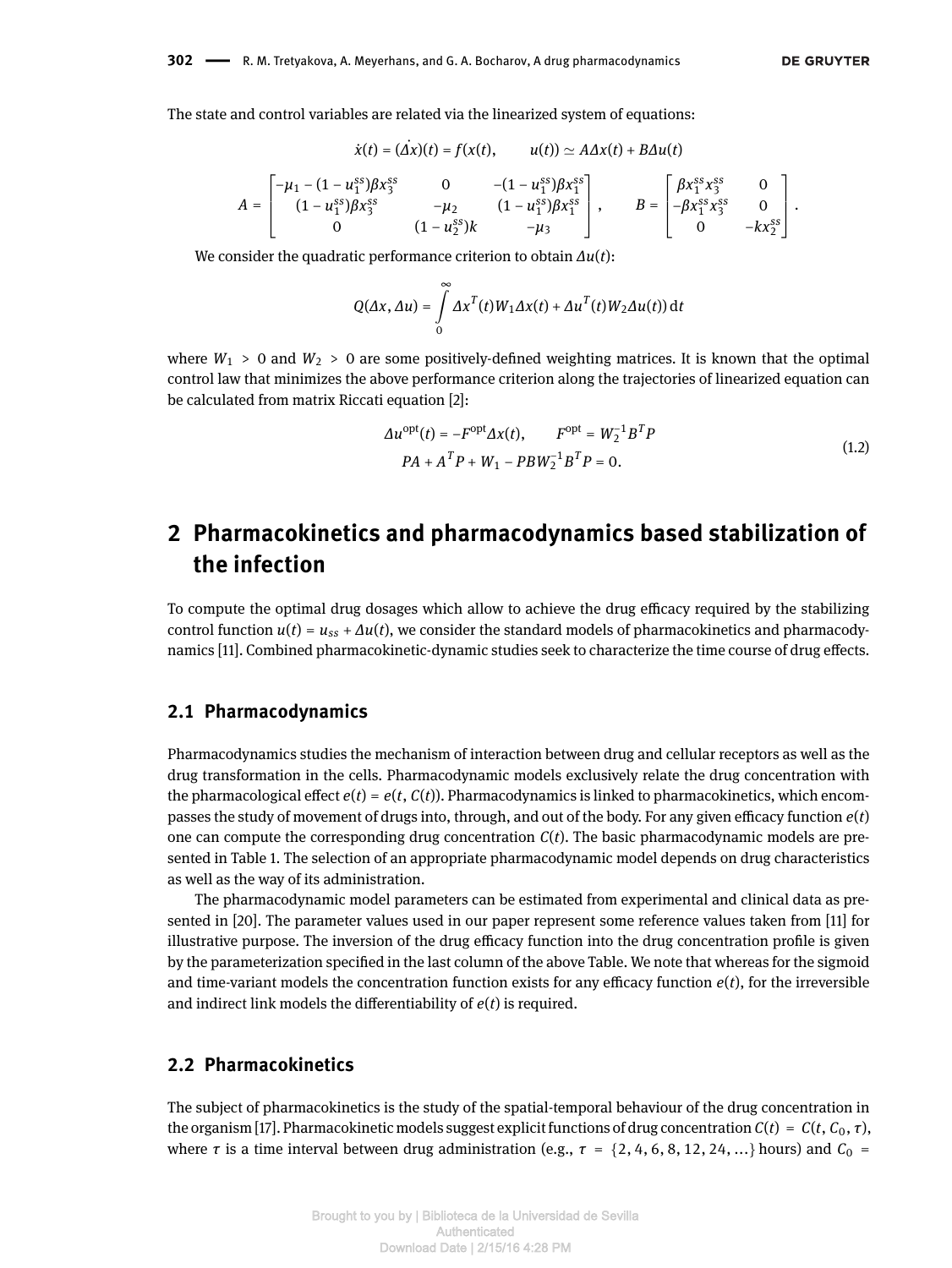| Model                    | <b>Description</b>                                                                           | e(C)                                                                                                                                                                                        | $C(e)$ , ng·mm <sup>-3</sup> , day <sup>-1</sup> [15]                                                                                         |
|--------------------------|----------------------------------------------------------------------------------------------|---------------------------------------------------------------------------------------------------------------------------------------------------------------------------------------------|-----------------------------------------------------------------------------------------------------------------------------------------------|
| Sigmoid $e_{\text{max}}$ | based on occupancy theory and<br>used if chemical equilibrium is<br>achieved                 | $e(t) = \frac{e_{\text{max}} C(t)}{IC_{\text{tot}} C(t)},$<br>$IC_{50}$ – concentration at<br>half-maximal effect                                                                           | $C(t) = IC_{50} \frac{e(t)}{e^{(0.50)}}$ , $IC_{50} = 8.0$                                                                                    |
| Indirect link            | used in case of temporal<br>dissociation between time courses<br>of concentration and effect | $e(t) = \frac{e_{\text{max}}y(t)}{l_{\text{Vco}}+v(t)}$<br>$y(t) = \int_0^t C(\tau) e^{-k_y(t-\tau)} d\tau$<br>$v(t)$ – concentration in receptor<br>site proximity, $k_v$ – delay constant | $C(t) = \frac{\dot{e}(t)/y_{50}}{e_{max}-e(t)}(k_y e(t) + \frac{e_{max}}{e_{max}-e(t)})$<br>$k_v = 0.8, ly_{50} = 10.0$                       |
| Irreversible             | used if drug-receptor bimolecular<br>interaction is irreversible                             | $\dot{e}(t) = r(e(t)) - q(C)e(t)$<br>$r(e)$ – proliferation function,<br>$q(C)$ – cell-killing function                                                                                     | $C(t) = g^{-1}(\frac{r(e)-e}{e(t)})$ , $r(e) = k_{in} - k_{out}e$<br>$k_{\text{in}} = 0.5$ , $k_{\text{out}} = 1.0$ , $q(C) = C$              |
| Time-variant             | used if drug susceptibility is<br>nonconstant                                                | $e(t) = \frac{e_{\text{max}} C(t)}{t C_{\text{eq}}(t) + C(t)}$<br>$IC_{50}(t)$ – time course of<br>concentration required for<br>half-maximal effect                                        | $C(t) = IC_{50}(t) \frac{e(t)}{e_{\text{max}}-E(t)}$<br>$IC_{50}(t) = I_{t0} + (I_{tn} - I_{t0})t/T_{cure}$<br>$I_{t0}$ = 7.0, $I_{tn}$ = 8.5 |

**Table 1.** Basic pharmacodynamic models: efficacy function  $e(C(t))$  and the inverse concentration functions  $C(e(t))$ .

**Table 2.** Basic pharmacokinetic models: the drug concentration functions *C*(*t*).

| <b>Description</b>                                                          | C(t)                                                                                                | Parameters, $day^{-1}$ [16]                                              |
|-----------------------------------------------------------------------------|-----------------------------------------------------------------------------------------------------|--------------------------------------------------------------------------|
| concentration decreases<br>exponentially                                    | $C(t) = C_0 e^{-\alpha t}$                                                                          | $\alpha = 2.33$                                                          |
| drug absorption from gastric<br>system is considered                        | $C(t) = C_0(e^{-\alpha t} - e^{-k_1 t}), k_1 > \alpha \quad \alpha = 3, k_1 = 9$                    |                                                                          |
| second compartment is a<br>drug reservoir e.g. blood and<br>cellular plasma | $C(t) = C_0(a_1e^{-\alpha t} + a_2e^{-\beta t})$                                                    | $\alpha = 3.4, \beta = 0.9, a_1 = 0.33,$<br>$a_2 = 0.66$                 |
| unites all the previous                                                     | $C(t) =$<br>$C_0(a_1e^{-\alpha t} + a_2e^{-\beta t} - a_0e^{-k_1t})$<br>$k_1 > \alpha, k_1 > \beta$ | $\alpha = 1.9, \beta = 3, k_1 = 16,$<br>$a_1 = a_2 = 0.25$ , $a_0 = 0.5$ |
|                                                                             |                                                                                                     |                                                                          |

 $M<sub>0</sub>/V$  is an initial dosage. The classical pharmacokinetic models [11, 17] are based on the concept of compartment: *compartmental system is made up of a nite number of constant volume compartments, each of which is homogeneous and well mixed; compartments interact by exchanging material*. The basic drug kinetic functions for different compartmental models are presented in Table 2. The identification of an appropriate model for a specific drug requires the drug concentration profiles and is beyond the scope of our study. The parameter values specified in Table 2 are for illustrative purpose taken from [17]).

#### **2.3 Pharmacokinetic-dynamic model based approximation of control function**

In this section we seek to find the best approximation of the feedback control law using the drug concentration functions representing the drug pharmacokinetics *in vivo*. The continuous drug concentration function to be approximated  $C(t)$ ,  $t \in [0, T_{\text{cure}}]$  is an element of Hilbert space  $H = L_2(0, T_{\text{cure}})$ . The control (or drug efficacy) function  $u(t) \equiv e(t)$  calculated from (1.2) and (1.1) is continuous [2], therefore the superposition of  $u(t)$  and *C*(*u*) (see Table 1) is also continuous:  $C \in L_2(0, T_{\text{cure}})$ . If the control function *u*(*t*) is represented at the mesh points dividing the interval [0,  $T_{\text{cure}}$ ] into *M* equal subintervals, then the vector  $C \in \mathbb{R}^M$  and *H* in this case is the *M*-dimensional Euclidean space. We use the following notation for the inner product  $(\cdot, \cdot) = (\cdot, \cdot)_H$  and the norm  $\|\cdot\| = \|\cdot\|_H$ .

It is practically impossible to achieve an exact match between the theoretical (continuous optimal control function) and the actual drug concentration in blood, since the drug kinetics is governed by an appropriate pharmacokinetic model. If the drug is administered at dose  $C_0$  at time  $t = 0$ , its concentration changes as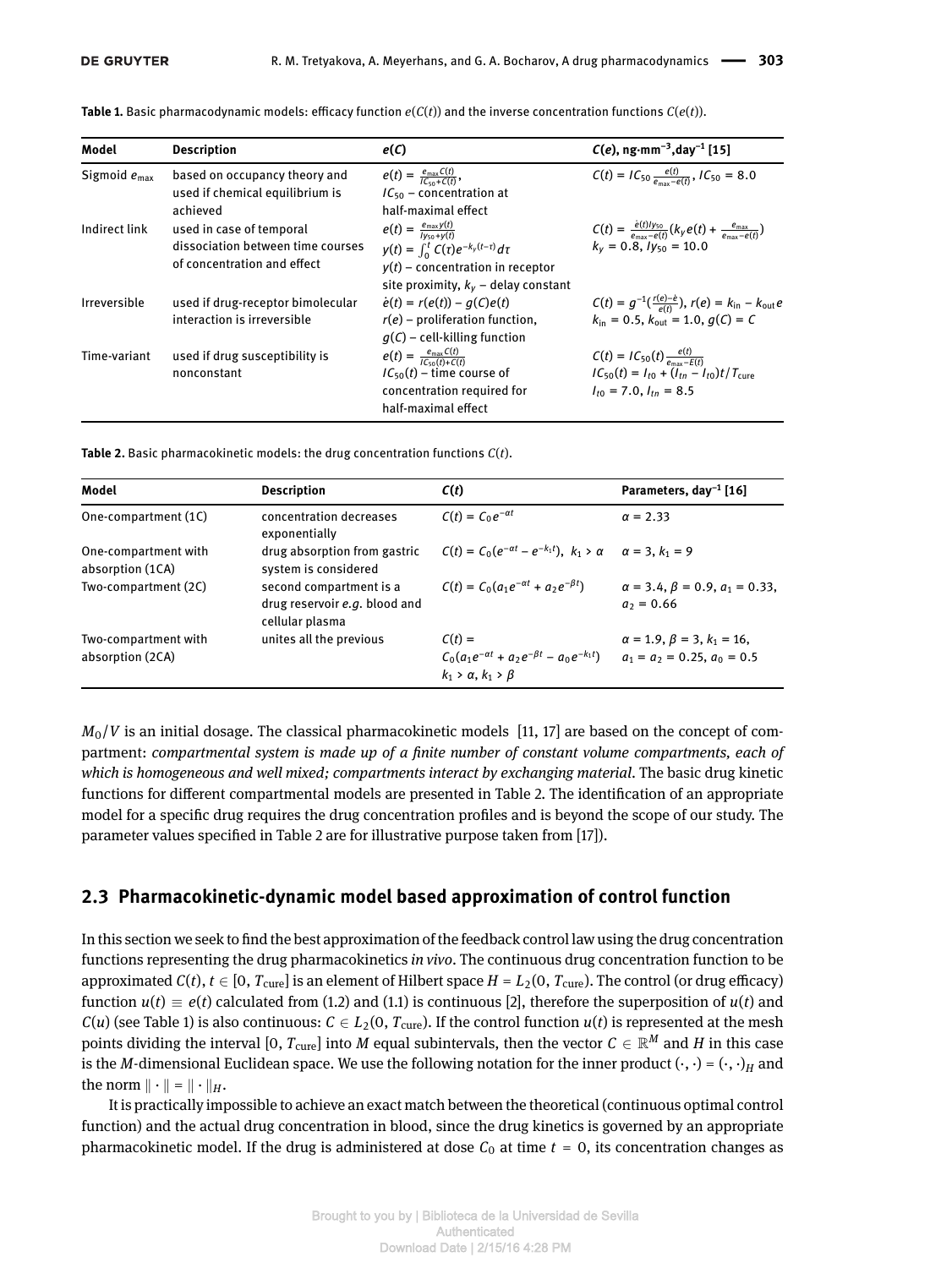$$
\Gamma(t) = \begin{cases}\n\Gamma^{PK}(t), & t \ge 0 \\
0, & t < 0,\n\end{cases}\n\qquad\n\Gamma^{PK}(t) = \begin{cases}\ne^{-at}, & \text{one-compartment} \\
e^{-at} - e^{-k_1 t}, & \text{one-compartment with absorption} \\
a_1 e^{-at} + a_2 e^{-\beta t}, & \text{two-compartment} \\
a_1 e^{-at} + a_2 e^{-\beta t} - a_0 e^{-k_1 t}, & \text{two-compartment with absorption.} \n\end{cases}
$$

One can specify an appropriate pharmacokinetic model *Γ PK* by selecting one of above four kinetic pattern functions.

Let the time interval between drug administration be  $\tau$  and define a uniform grid  $t_i = i\tau$ ,  $i = 0, \ldots, N - 1$ , on  $t \in [0, T_{\text{cure}}].$  The therapy period  $T_{\text{cure}}$  is divided into intervals  $\tau_i$  =  $[t_i, t_{i+1}]$  so that  $\tau N$  =  $T_{\text{cure}}.$  If the drug is administered at dose  $C_0^i$  at time  $t_i$ , its kinetics follows  $C_0^i \Gamma(t-t_i)$ . Consider a set of basis functions  $\Gamma_i=\Gamma(t-t_i)$ . Then, for any  $t \in [0, T_{\text{cure}}]$  the drug concentration function is a linear combination of the basis functions as follows:

$$
C_{\Gamma}(t) = \sum_{i=0}^{N-1} C_0^i \Gamma_i.
$$
 (2.1)

Therefore, all admissible drug concentration functions *C<sup>Γ</sup>* (*t*) are the elements of a linear span of the basis functions  $\{\Gamma_i\}_{i=0}^{N-1}$ . Let us denote the finite linear subspace of  $H$ ,  $\mathcal{L}_\Gamma$  = span( $\Gamma_i$ ),  $i=0,\ldots,N-1.$  The optimal approximation problem in Hilbert space for given concentration function *C* is equivalent to the minimization problem for the following functional:

$$
Z(C_0) = ||C(t) - \sum_{i=0}^{N} C_0^i \Gamma_i|| \to \inf, \quad C_0 = [C_0^1 \dots C_0^N]^T \in \mathbb{R}^N.
$$
 (2.2)

The following statement holds.

**Theorem 2.1.** The solution of the orthogonal projection problem (2.2) exists, is unique and given by  $C_0^*$  =  $G^{-1}\tilde{C}$ , *where C*˜ *is the drug prole function required for optimal feedback stabilization and G is the Gram matrix of the*  $b$ asis functions  $\{\Gamma_i\}_{i=0}^{N-1}$ .

*Proof.* The Hilbert projection theorem [15] states that for any element of the Hilbert space and any its finite closed subspace there exists a unique best approximation element of that subspace. Therefore, ∀*C* ∈ *H* there exists a unique orthogonal projection  $\mathcal{C}^\star_\varGamma \in \mathcal{L}_\varGamma$  such that:

$$
C - C_{\Gamma}^{\star} \perp \mathcal{L}_{\Gamma} \Rightarrow ||C - C_{\Gamma}^{\star}|| = \inf_{Y \in \mathcal{L}_{\Gamma}} ||C - Y(t)||.
$$

To find  $C^*_\Gamma$ , the orthogonal projection procedure  $(C - C^*_\Gamma, \Gamma_i) = 0$ ,  $i = 0, \ldots, N-1$ , generates the following system of linear algebraic equations  $\tilde{\mathcal{C}}_i$  =  $(\mathcal{C},\mathit{\Gamma}_i)$ , depending on the Gramian matrix with elements  $G_{ij}$  =  $(\Gamma_j,\Gamma_i)$  for the basis functions  $\mathcal{L}_{\Gamma}:(\sum_{j=0}^N C^j_0\Gamma_j,\Gamma_i)\;=\;\sum_{j=0}^N C^j_0(\Gamma_j,\Gamma_i).$  The best-fit estimate of the dosages vector  $C_0^*$  is given by the solution of the linear system  $GC_0^* = \tilde{C}$ .

Another way to prove the theorem is to find the minimum to the functional  $Z(\mathcal{C}_0)$ . At the extremum point the following holds:  $(\nabla Z)_i = -2(C - C^*_i, \Gamma_i) = 0$  and the Hessian matrix of  $Z(C^*_0)$  is  $(Z'')_{ij} = 2(\Gamma_j, \Gamma_i)$ ,  $Z'' =$  $2^N G$ . As the Hessian matrix is constant for all  $C_0\in\mathbb{R}^N,$  and is positive definite, it follows that  $Z$  is a convex functional. Therefore, it has a unique minimum point defined by  $\nabla Z = 0$ .

Overall, both considerations lead to the same system with a positive definite matrix for the unknown drug dosages  $GC_0 = \tilde{C}$  that has a unique solution  $C_0^* = G^{-1}\tilde{C}$ .  $\Box$ 

**Remark 2.1.** The Gram matrix G is a symmetric and Toeplitz one:  $(\Gamma_j, \Gamma_i) = (\Gamma_j, \Gamma_i) = (\Gamma_{i+k}, \Gamma_{j+k})$  for all  $k: 0 \leq$  $i + k < N$  and  $0 \leq j + k < N$ , because all functions  $\Gamma_i$  are just the shifts of the same function  $\Gamma$ . The solution of the system  $GC_0 = \tilde{C}$  with a symmetric Toeplitz matrix can be obtained by means of the Levinson recursion algorithm in  $O(N^2)$  operations.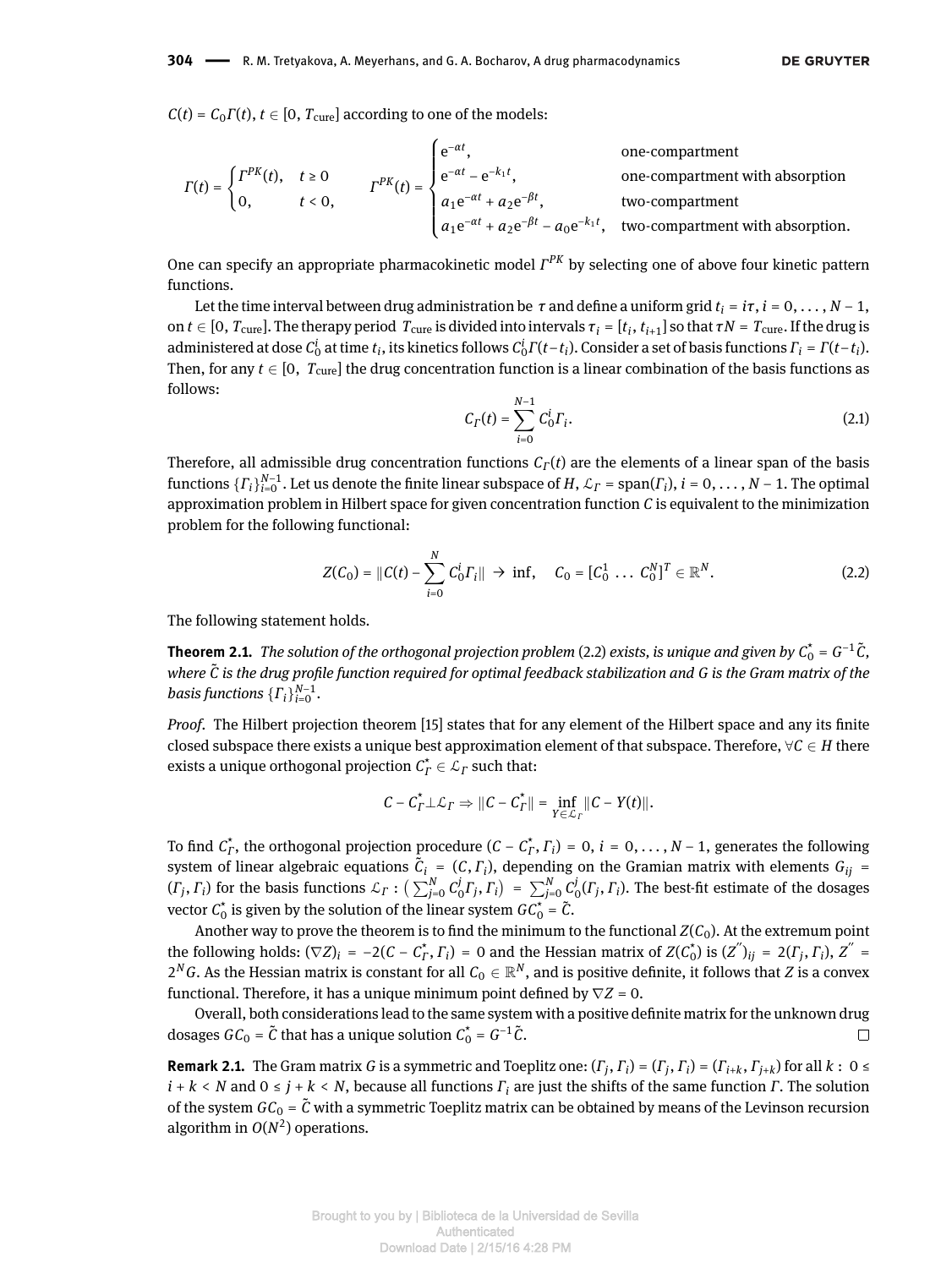### **3 Numerical study**

#### **3.1 Implementation of the algorithm**

The following iterative process to compute the optimal drug dosages allowing to approximate the drug concentration prole required by the the feedback control law is implemented using MATLAB programming tools.

Initially, the control time interval is set [0,  $T_{\text{cure}}$ ]. Then, a uniform mesh  $t_n$ ,  $n = 1, \ldots, N$ , is introduced with the step-size *h*, such that  $t_N = hN = T_{\text{cure}}$ . On the set of subintervals  $[t_{n-1}, t_n]$ , the control function  $u(t)$ and the trajectory  $x(t)$  are computed using the following procedure:

- (1) compute  $\Delta u(t_{n-1}) = -F_{n-1} \Delta x(t_{n-1})$ , where the optimal gain matrix  $F_{n-1}$  is computed by solving matrix Riccati equation (1.2);
- (2) evaluate  $u(t_{n-1}) = u_{ss} + \Delta u(t_{n-1})$ , with  $u(t_{n-1})$  normalized to  $0 \le u(t_{n-1}) < 1$ ;
- (3) solve the initial value problem  $\dot{x}(t) = f(x(t), u(t))$  on  $[t_n, t_{n-1}]$  starting at  $x(t_{n-1})$  with  $u(t) = u(t_{n-1})$  to get  $u(t_n)$ .

As the result we generate the (discrete) functions  $x(t_n)$  converging to  $x^{ss}$  and optimal drug efficacy functions  $u(t_n) \rightarrow u_{ss}$ , respectively.

The next stage is to compute the corresponding concentration profile  $C(t)$  for the generated drug efficacy function  $u(t_n)$  using the specific pharmacodynamic formula  $C(u(t))$  as indicated in Table 1. Finally, we solve the linear system  $GC_0^* = \tilde{C}$  for  $C_0^*$  considering different values of time intervals between the drug administration, characterized by the parameter  $\tau = \{2, 4, 6, 8, 10, 12, 24\}$  hours. Overall, this allows one to estimate the best-fit drug dosages vector  $C_0^*$  for different  $G(\tau)$  and  $\tilde{C}(\tau)$ .

#### **3.2 Results**

We consider the stabilization problem for the HIV infection with the initial conditions that differ from the target steady state values:  $[T, T^*, V] = [560, 1, 60]$ . We set the duration of the therapy time  $T_{\text{cure}} = 250$  days and find the solution of the optimal feedback control problem on a uniform grid with a step (*h*) of one hour  $(t_n = n/(24T_{\text{cure}}))$ . The controlled dynamics of the viral load  $V(t, u(t))$ , uninfected  $T(t, u(t))$  and infected T-cells populations  $T^*(t, u(t))$  is shown in Fig. 1.

The closed-loop system is driven to the neighbourhood of the steady state *xss*. The corresponding control (efficacy) functions  $u_1$ ,  $u_2$  are presented in Fig. 2.

Notably, for this scenario, RTI-type drug is not required in the treatment aimed at the HIV infection stabilization of up to 120-th day, while the PI-type drug should be administered in large quantities: for the first ten days the patient is supposed to receive the drug amount that brings the efficacy function to almost 1. Then it should be reduced by 50%. After 120 days the required drug efficacy level goes down to 0.14, whereas the effect of the first drug should ensure the efficacy function value of about 0.43.

To examine the difference between the dynamic and static modes of control, we present the solution to the HIV model under the assumption that the control functions take constant values equal to the mean values of drug efficacy function  $x(t, AUC(u(t)))$  (the mean value AUC is the area under function curve divided by therapy time, which are in our case  $AUC(u_1) = 0.216$  and  $AUC(u_2) = 0.336$ ). Figure 3 shows the optimally controlled and time constant control HIV infection dynamics. The differences in the time course of the state variables between the optimal control- and constant drug efficacy based therapy are quite substantial.

Using the computed efficacy functions, we proceed with the inversion of the required control laws into the drug medication levels using four pharmacodynamic models specified in Table 1. Figure 4 shows the kinetics of the drugs concentrations for the different models. The drug concentration functions are rather close to the efficacy function patterns (Fig. 2) although some smoothing of the sharp peak of the PI control law takes place. The resulting functions for indirect link- and irreversible models appear to be quite similar to the *emax* model. The time-variant model demonstrates the presence of a small linear growth phase in RII drug after 120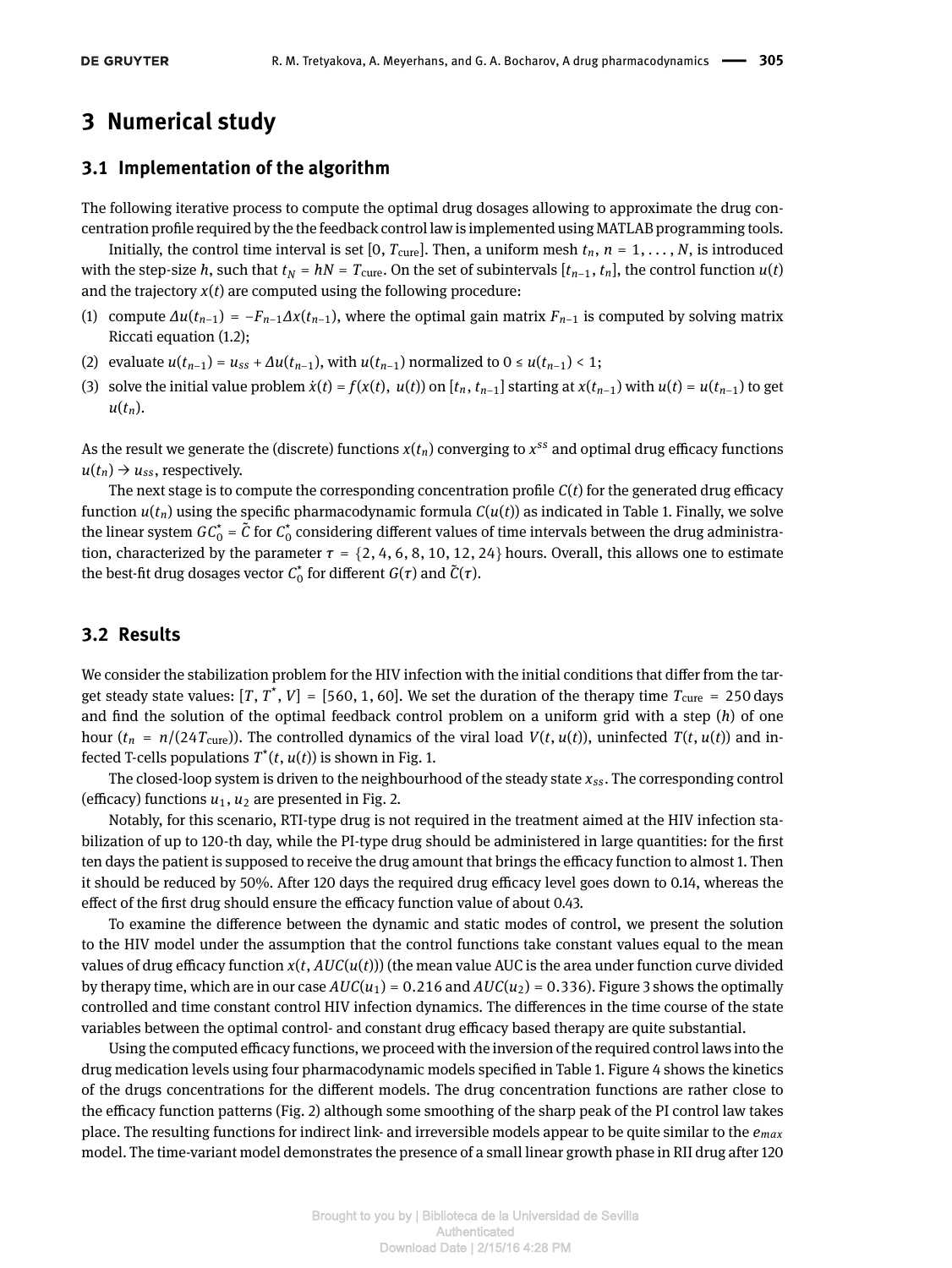

Figure 1. Stabilization of the HIV infection dynamics: (a) uninfected target CD4<sup>+</sup> T-cells, (b) infected CD4<sup>+</sup> T-cells and (c) viral load.



**Figure 2.** The computed control functions driving the HIV infection to a target steady state: (a) efficacy function for RTI  $e_{RTI}(t)$  $u_1(t)$ , (b) efficacy function for PI  $e_{PI}(t) = u_2(t)$ .



**Figure 3.** HIV infection dynamics for optimal- and time-constant control strategies: (a) uninfected CD4<sup>+</sup> T-cells dynamics for optimal control (OC efficacy function)  $T(t, u(t))$  and constant controls (CC)  $\tilde{T}(t, AUC(u))$ , (b) infected CD4<sup>+</sup> T-cells and (c) viral load dynamics under optimal efficacy  $T^*(t, u(t))$ ,  $V(t, u(t))$  and constant efficacy functions  $\tilde{T}^*(t, AUC(u))$ ,  $\tilde{V}(t, AUC(u))$  regimes.

days rather than a stabilization at a steady sate level. The observed behaviours suggest that further analysis of the optimal drug dosage administration performed only for the  $e_{\text{max}}$  model will be sufficiently instructive.

To find the optimal doses of the ART drugs required to achieve the target concentrations specified by  $C(t)$  we proceed with the orthogonal projection algorithm outlined in the previous section. To this end linear systems of equations with the Gram matrix for the set of basis functions *Γ<sup>i</sup>* (*t*)for every pharmacokinetic model specified in Table 2 are generated. By solving the system of equations we get the required values of  $\mathcal{C}_0^*$  vector and the approximating drug kinetic profile  $C<sub>Γ</sub>(t)$ .

Figure 5 gives an example of *C<sub>Γ</sub>*(*t*) behaviour during the first five days after initiation of the PI-type drug therapy.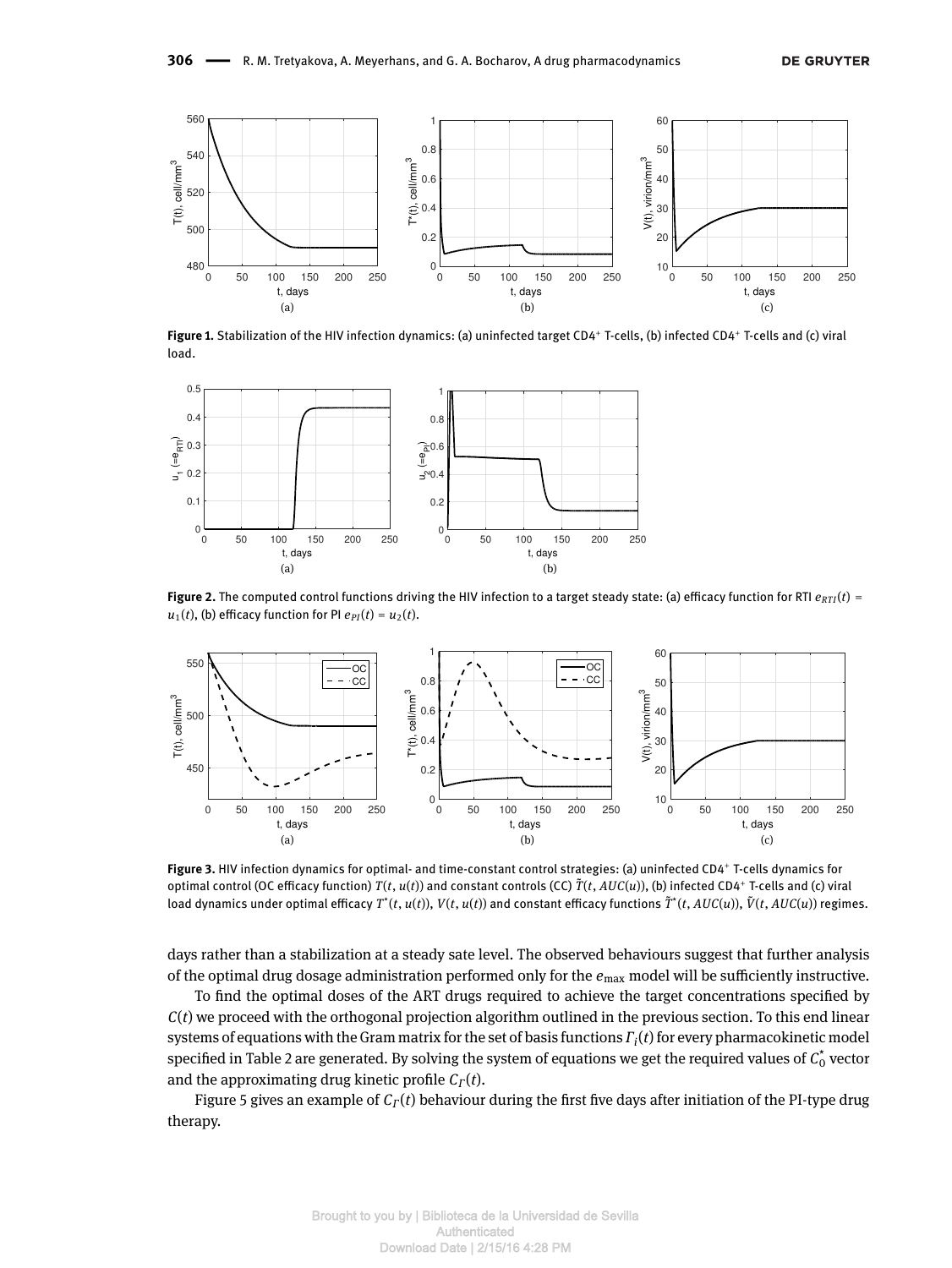

Figure 4. Concentration functions of antiviral drugs computed from four different pharmacodynamic models: (a) RTI-type drug,  $C_{RTI}(t) = C(e_{RTI}(t))$ . (b) PI-type drug,  $C_{PI}(t) = C(e_{PI}(t))$ .

| Table 3. Approximation relative errors for RTI drug. |  |  |
|------------------------------------------------------|--|--|
|------------------------------------------------------|--|--|

| Model type, $\tau$ (hours) | $\sim$ 2 | 4 | 6 | 8                                                | 10 | 12 | 24 |
|----------------------------|----------|---|---|--------------------------------------------------|----|----|----|
| 1C                         |          |   |   | 0.0485 0.1079 0.1633 0.2164 0.2671 0.3151 0.5426 |    |    |    |
| 1CA                        |          |   |   | 0.0116 0.0342 0.0666 0.1077 0.1549 0.2057 0.4872 |    |    |    |
| 2C                         |          |   |   | 0.0477 0.1061 0.1605 0.2126 0.2621 0.3090 0.5306 |    |    |    |
| 2CA                        | 0.0158   |   |   | 0.0452 0.0841 0.1291 0.1767 0.2247 0.4706        |    |    |    |

**Table 4.** Approximation relative errors for PI drug.

| Model type, $\tau$ (hours) 2 | 4 | 6                                                      | 8 | 10 | 12 | 24 |
|------------------------------|---|--------------------------------------------------------|---|----|----|----|
| 1C                           |   | 0.0502 0.1113 0.1655 0.2215 0.2729 0.3247 0.5540       |   |    |    |    |
| 1CA                          |   | 0.0121  0.0352  0.0690  0.1142  0.1632  0.2106  0.4885 |   |    |    |    |
| 2C                           |   | 0.0496  0.1100  0.1634  0.2186  0.2690  0.3200  0.5436 |   |    |    |    |
| 2CA                          |   | 0.0135 0.0391 0.0743 0.1200 0.1666 0.2103 0.4549       |   |    |    |    |

The behaviour of *C<sup>Γ</sup>* (*t*) for RTI of drug treatments is shown in Fig. 6. Here we consider one-compartment model with absorption and the time intervals between the drug intake ranging from 4 to 12 hours: *τ* = {4, 8, 12}.

Figures 5 and 6 also show the drug doses  $C_0^\star$  administered sequentially at times  $t_i$  =  $i\tau$  required to closely achieve the target concentration function  $C(t)$ . One can observe that the values of  $C_0^*$  are decreasing with smaller *τ* values. Indeed with shorter intervals between drug administrations larger quantities of the drug remain in the body and consequently the required drug amount to reach the target level becomes smaller. Obviously, the resulting drug concentration functions depend on the  $\tau$  value and differ from one another. One can examine the problem of nding an optimal dosage interval *τ*. The optimality can be addressed by considering an approximation criterion expressed as a relative error of the difference between the target drug concentration and the achievable concentration function in the Euclidean norm:

$$
R_{\text{err}} = \frac{\|\mathbf{C} - \mathbf{C}_{\Gamma}\|}{\|\mathbf{C}\|}, \quad \mathbf{C} = [C(t_1), C(t_2), ..., C(t_N)]^T, \quad t_i \in [0, T_{\text{cure}}], \quad i = 1, N.
$$

The relative approximation errors were computed for all pharmacokinetics models and values of *τ* ranging from 2 to 24 hours. The results are presented in Table 3 for RTI drug and Table 4 for PI drug. One can see that the optimal interval between drug administration is the one with a minimal error. The tables show that the best approximations for both drugs are obtained for the smallest *τ* values equal to two hours between intakes. The models with absorption provide a better approximation. Figure 7 depicts the drug concentration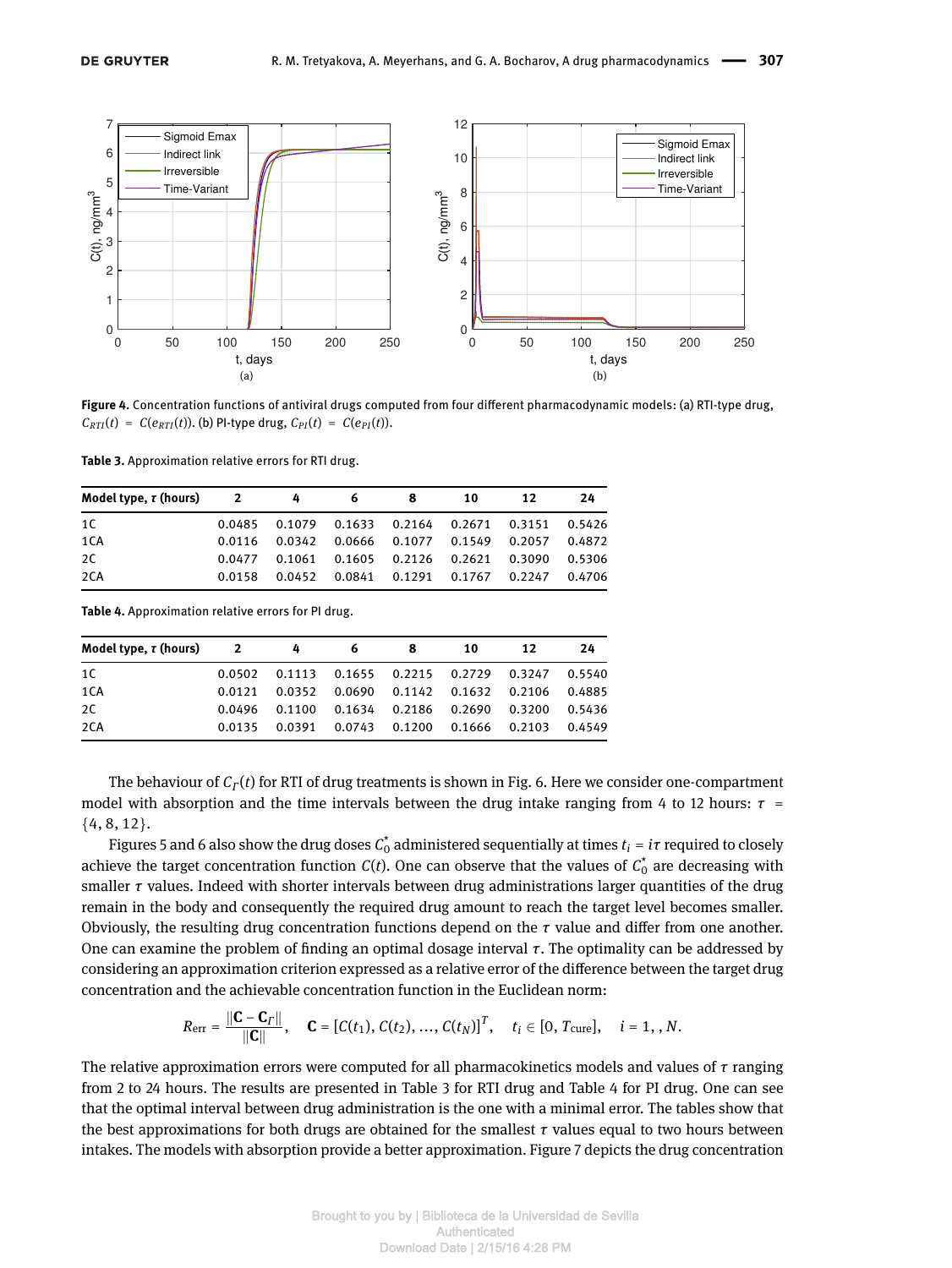

**Figure 5.** One-compartment model with absorption. The theoretical *C*(*t*) and attainable *C<sup>Γ</sup>* (*t*) drug concentration kinetics for PI-type drug. The calculated medication doses  $C_0^\star$  are shown by red circles for various intervals (τ) between the drug administration: (a)  $\tau$  = 4 hours, (b)  $\tau$  = 8 hours, (c)  $\tau$  = 12 hours.



**Figure 6.** The concentration of the RTI-type drug suggested by the solution of the optimal control problem *C*(*t*) and the best approximation to it attainable for the 'one-compartment with absorption' pharmacokinetics model *C<sup>Γ</sup>* (*t*). The estimated doses *C*<sub>0</sub> of the drug to be administered at the indicated times: (a)  $τ = 4$  hours, (b)  $τ = 8$  hours, (c)  $τ = 12$  hours.



**Figure 7.** The long-term dynamics of the concentration of the RTI- (a) and PI-type (b) of the antiretroviral drugs suggested by the solution of the optimal control problem *C*(*t*) and the best approximation to it attainable for the 'one-compartment with absorption' pharmacokinetics model *C<sup>Γ</sup>* (*t*) with a short-interval between the administration of the drug *τ* = 2 hours.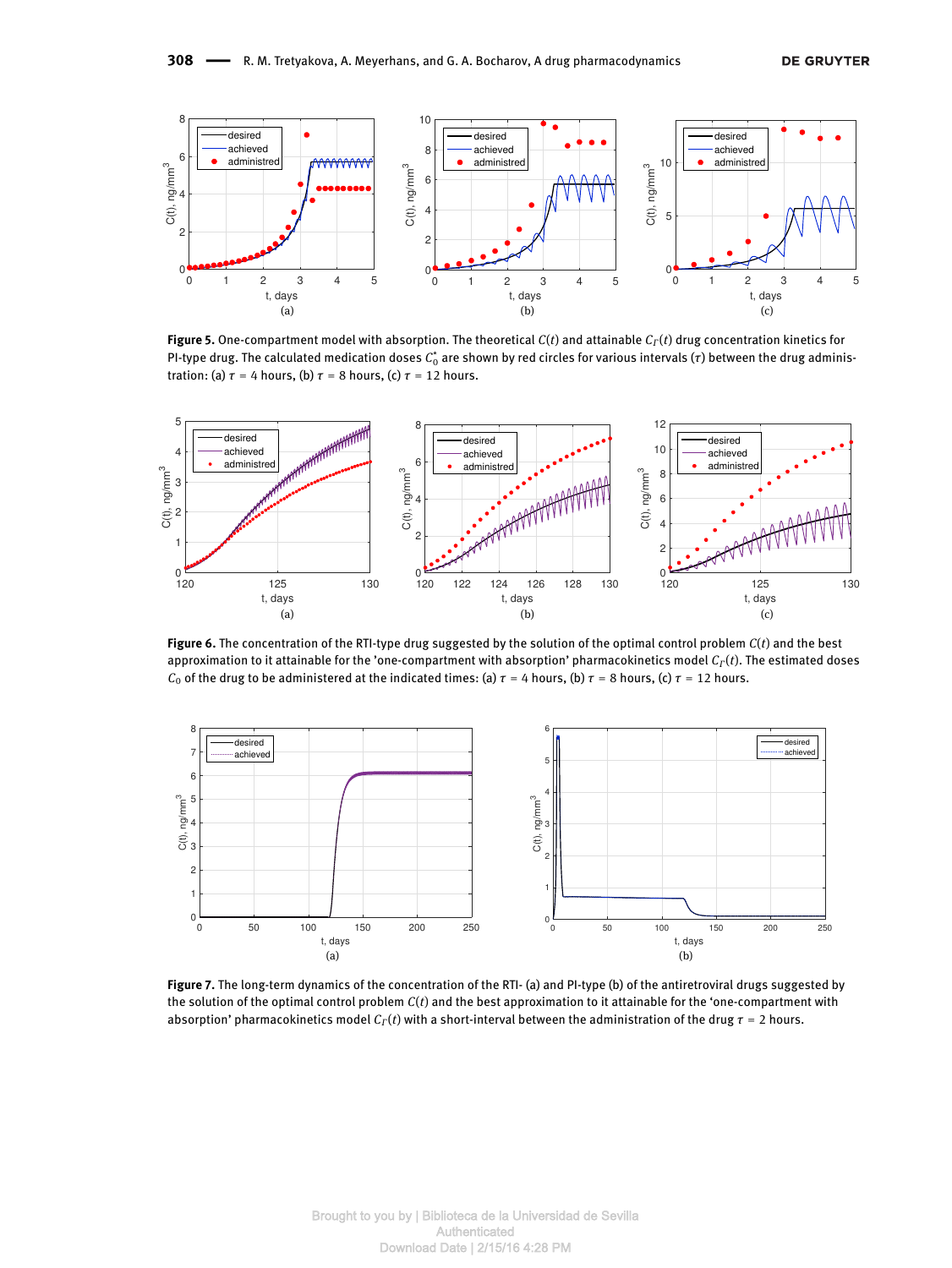functions for a long-term treatment for one-compartment model with absorption ( $T_{\text{cure}}$  = 250 (days)). One can see that the approximating concentration functions oscillate in the close vicinity of the target theoretical functions in relation to the basic drug kinetics model *Γ*(*t*). The oscillations increase with increasing dosages  $C_0$  or with time intervals *τ* between the drug intakes.

To verify the computed approximation *C<sup>Γ</sup>* (*t*) for the drug concentration function *C*(*t*) we solved numerically the minimization problem (2.2) for the functional  $Z(C_0)$  using MATLAB function 'fminunc' with zero initial guess vector. By finding the minimum values  $\hat{C_0}$  =  $\arg\min(Z(C_0))$  we evaluated  $C_{\text{ver}} = \sum_{i=0}^N \hat{C_0}^*\Gamma_i$  to be compared with the optimal projection based solution. The relative difference between the two functions k**C***<sup>Γ</sup>* − **C**verk/k**C***Γ*k appears to be less than 0.0002 for all models and *τ* values used in the analysis and by two orders smaller than the relative approximation error.

### **4 Discussion**

In the present study we examined the link between idealized control laws for the HIV infection obtained via the application of the optimal control theory to mathematical models of HIV infection dynamics. This goes beyond existing approaches towards computational modelling of HIV control which are based upon the assumption that the efficacy or control function can take any value at all times. A computational algorithm was developed that enables to determine the drug dosages  $C_0$  that are required to achieve an optimal drug concentration  $C(t)$  to have the efficacy  $e(t)$  that stabilizes the viral load below a certain level  $V(t) \leq \bar{V}$  and uninfected CD4<sup>+</sup> T-cells above a certain level  $T(t) \geq \overline{T}$ . The algorithm approximates the effect of theoretical control functions by an optimal drug administration regime with the dose of the drug being an optimized parameter. The dependence on time intervals between the drug administration was explored. The developed algorithm has a modular structure so that the specific HIV infection dynamic model or the pharmacokinetics/dynamics model of the drugs can be replaced by refined ones. Our results indicate that in order to ensure a good approximation of the drug concentration kinetics suggested by the optimal control of the infection dynamics the intervals between the drug administration should be smaller and a two-fold reduction leads to a proportionate decrease in the relative error of the approximation. The pharmacokinetics models with absorption provide a better approximation to the target concentration profile than those without absorption.

Previous mathematical modelling studies on HIV dynamics and control considered the effect of drug treatment through an idealized 'efficacy' or control function term. In medical practice, the drug administration is constrained by the approved protocols and is based on prescription of standard doses of ART drugs in a regular manner [16]. In addition, the drug action is constrained by the pharmacokinetics and pharmacodynamics of the drug. Special clinical studies need to be conducted in order to identify the functions describing the drug efficacy and the kinetics of the drug in the body.

The design of patient-individual dosing regimes for HIV infection treatment remains a challenge. Further progress in this direction requires the parameterization of the side effects and the cost of the drugs, and considerations of multiscale regulation of virus infection and immune response dynamics. The first study along these lines was presented recently in [8]. Another important direction of analysis will be to explore the optimal drug administration regimen by varying both the dose and the timing between the interventions. Finally, our approach will be extended to consider the practically used therapies based on the combination of three and more antiviral drugs and to include immunomodulatory treatments.

**Funding:** The research was funded by the Russian Science Foundation (Grant No. 15-11-00029).

## **References**

[1] B. M. Adams, H. T. Banks, M. Davidian, H. D. Kwon, H. T. Tran, S. N. Wynne, and E. S. Rosenberg, HIV dynamics: modelling, data analysis, and optimal treatment protocols. *J. Comp. Appl. Math.* **184** (2005), No. 1, 10–49.